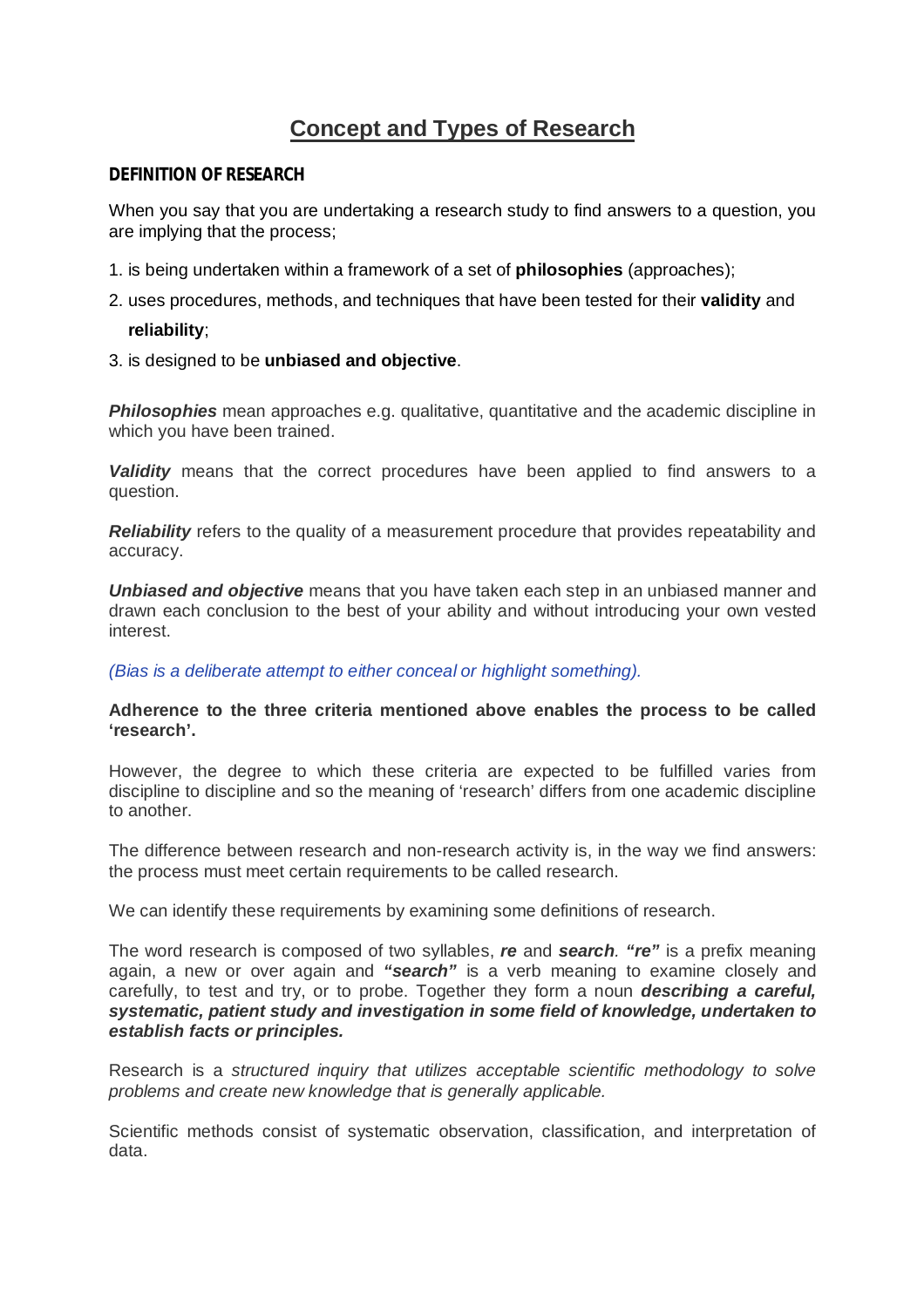# **CHARACTERISTICS OF RESEARCH:**

Research is a process of collecting, analyzing and interpreting information to answer questions.

But to qualify as research, the process must have certain characteristics: it must, as far as possible, be controlled, rigorous, systematic, valid and verifiable, empirical and critical.

**Controlled**– in real life there are many factors that affect an outcome. The concept of control implies that, in exploring causality in relation to two variables (factors), you set up your study in a way that minimizes the effects of other factors affecting the relationship. This can be achieved to a large extent in the physical sciences (cookery, bakery), as most of the research is done in a laboratory. However, in the social sciences (Hospitality and Tourism) it is extremely difficult as research is carried out on issues related to human beings living in society, where such controls are not possible. Therefore in Hospitality and Tourism, as you cannot control external factors, you attempt to quantify their impact.

**Rigorous**-you must be scrupulous in ensuring that the procedures followed to find answers to questions are *relevant, appropriate and justified*. Again, the degree of rigor varies markedly between the physical and social sciences and within the social sciences.

**Systematic**-this implies that the procedure adopted to undertake an investigation follow a certain logical sequence. The different steps cannot be taken in a haphazard way. Some procedures must follow others.

**Valid and verifiable**-this concept implies that whatever you conclude on the basis of your findings is correct and can be verified by you and others.

**Empirical**-this means that any conclusion drawn are based upon hard evidence gathered from information collected from real life experiences or observations.

**Critical**-critical scrutiny of the procedures used and the methods employed is crucial to a research enquiry. The process of investigation must be foolproof and free from drawbacks. The process adopted and the procedures used must be able to withstand critical scrutiny.

*For a process to be called research, it is imperative that it has the above characteristics.*

# **TYPES OF RESEARCH**

Research can be classified from three perspectives:

- 1. *Application* of research study
- 2. *Objectives in undertaking* the research
- 3. *Inquiry Mode* employed

#### **1. Application:**

From the point of view of application, there are two broad categories of research:

- 1. Pure research and
- 2. Applied research.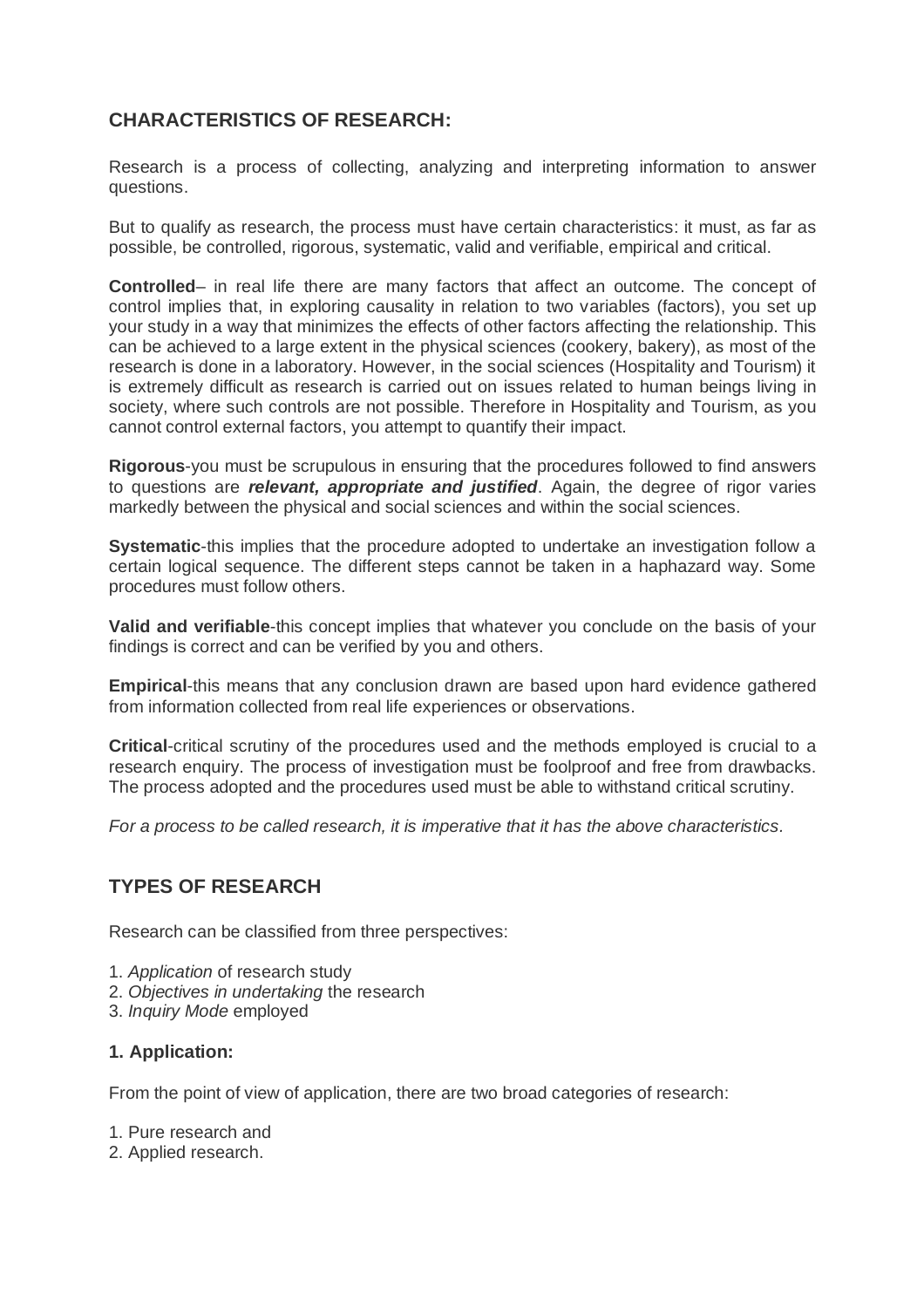**1.** *Pure research* involves developing and testing theories and hypotheses that are intellectually challenging to the researcher but may or may not have practical application at the present time or in the future. *The knowledge produced through pure research is sought in order to add to the existing body of research methods.*

**2.** *Applied research* is done to solve specific, practical questions; for policy formulation, administration and understanding of a phenomenon. It can be *exploratory*, but is usually *descriptive*. It is almost always done on the basis of basic research.

Applied research can be carried out by academic or industrial institutions. Often, an academic institution such as a university will have a specific applied research program funded by an industrial partner interested in that program.

## **2. Objectives:**

From the viewpoint of objectives, a research can be classified as

- 1. *Descriptive*
- 2. *Correlational*
- 3. *Explanatory*
- 4. *Exploratory*

*1. Descriptive research* attempts to describe systematically a situation, problem, phenomenon, service or programme, or provides information about, say, living condition of a community, or describes attitudes towards an issue.

*2. Correlational research* attempts to discover or establish the existence of a relationship/ interdependence between two or more aspects of a situation.

**3. Explanatory research** attempts to clarify why and how there is a relationship between two or more aspects of a situation or phenomenon.

*4. Exploratory research* is undertaken to explore an area where little is known or to investigate the possibilities of undertaking a particular research study *(feasibility study pilot study).*

*In practice, most studies are a combination of the first three categories.*

### **3. Inquiry Mode:**

From the process adopted to find the answer to research questions – the two approaches are:

- *1. Structured approach*
- *2. Unstructured approach*

#### *1. Structured approach:*

The structured approach to inquiry is usually classified as *quantitative research*. Everything that forms the research process- objectives, design, sample, and the questions that you plan to ask of respondents- is predetermined. It is more appropriate to determine the extent of a problem, issue or phenomenon by quantifying the variation.

e.g. how many people have a particular problem? How many people hold a particular attitude?